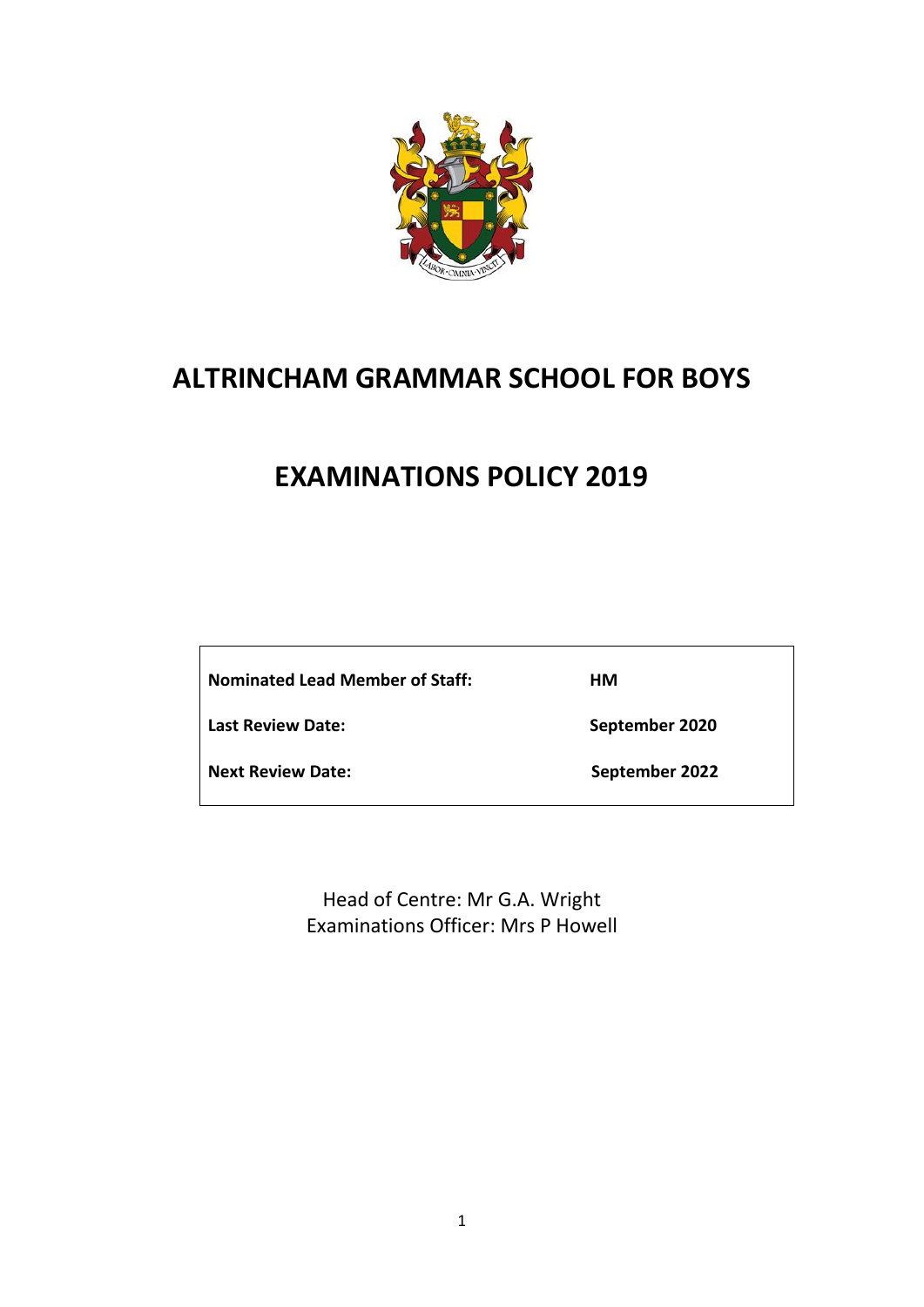# 1. Introduction

This policy, briefly, outlines the aims, rationale and procedures behind the School's arrangements for internal and external examinations. It will be reviewed annually by the Examinations Officer and The Head of Centre.

# 1.1 Internal examinations:

- Provide an opportunity for recognising and confirming students' achievement.
- Provide valid, reliable and comprehensible information for teachers, students, parents/carers and other users on the performance of pupils and the school; identifying strengths and weaknesses and providing comparison against recognised norms.
- Ensure equality of opportunity for all students to display achievement. Can be used as a guide to the setting of pupils in specific subjects. Help in setting targets for pupils and teachers to work towards.
- Provide practice for public examinations. Internal examinations encourage the development of qualities in pupils, such as the development of retention and learning skills; the organisation of time and syllabus content for revision; the selection and application of knowledge, skills and techniques in unfamiliar context and the delivery of concise, relevant answers under the twin pressures of time and awareness that much may be at stake. They are conducted following as closely as possible to the rules and regulations of External Exams.
- 1.2 External examinations:
	- Provide an opportunity for recognising and confirming students' achievement.
	- Provide valid, reliable and comprehensible information for teachers, students, parents/carers and other users on the performance of pupils and the school; identifying strengths and weaknesses and providing comparison against recognised norms.
	- Ensure equality of opportunity for all students to display achievement. Help in setting targets for pupils and teachers to work towards.
	- 2. Internal examinations:
		- 2.1 Responsibility for the planning and organisation of internal examinations is held by the Examinations Officer in consultation with Heads of Year (HoY) and Heads of Department (HoD).
		- 2.2 Internal examinations are aimed at practising revision skills and examination technique and providing early opportunity to revise course content covered to date. It offers teachers the opportunity to make judgements upon how boys are able to cope with the examination processes.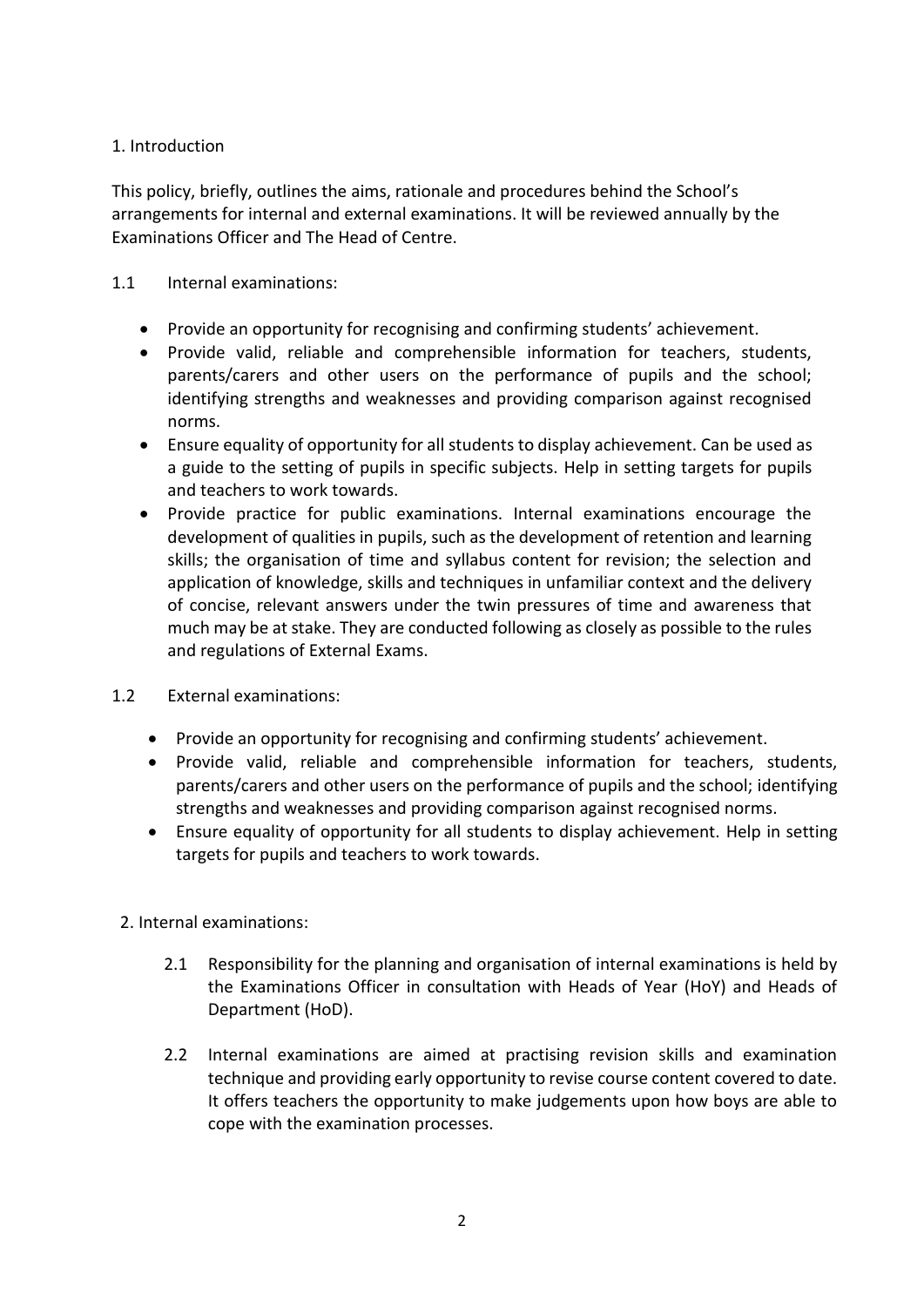- 2.3 At KS4 study skills events are organised and Subject Departments provide individual guidance. Mentoring is offered to KS4 pupils where it is deemed advisable by the Head of Year.
- 2.4 Internal exams are scheduled in the school Assessment, Recording and Reporting (ARR) calendar. All year groups sit exams once during the school year.
- 3. External Examinations:

All external examinations will be carried out in accordance with the rules and recommendations laid down by the JCQ in the following documents:

- General Regulations for Approved Centres
- Instructions for conducting examinations (the ICE booklet)
- Access Arrangements and reasonable adjustments
- Instructions for conducting non-examination assessments

The Head Master is the Head of Centre and has overall responsibility for all public examinations at this Centre.

- 3.1 Examinations are organised by the School's Examination Officer, whose role is outlined below:
- Seeking advice from HoDs about examination boards, codes of entry and numbers of candidates to enable, provisional entries and full entries to be made to the examination boards at the appropriate time. Entry fees will be paid by the School, although re-sit fees are paid by the candidate.
- Receiving and processing re-sit entries from pupils (see appendix 2).
- Advising and assisting HoDs about matters relating to deadlines for coursework/controlled assessment marks. Arranging for dispatch of coursework and keeping records relating to this (see appendices 3 and 5).
- Printing and distributing information to staff, parents and candidates, principally: examination timetables and notices to candidates.
- Receiving, logging and securely storing examination materials which includes papers, stationary, labels and attendance registers and dispatching all scripts once completed.
- Allocating examination rooms in liaison with the site staff; resolving timetable clashes and providing written confirmation of the changes; producing seating plans.
- Recruiting and training new invigilators and refreshing existing invigilators. Ensuring all senior invigilators are fully aware of the requirements within the examination rooms and have DBS clearance. Briefing senior invigilators before the start of each exam.
- Liaising with the SENDCo with regard to Access Arrangements and ensuring that the recommendations are fully complied with.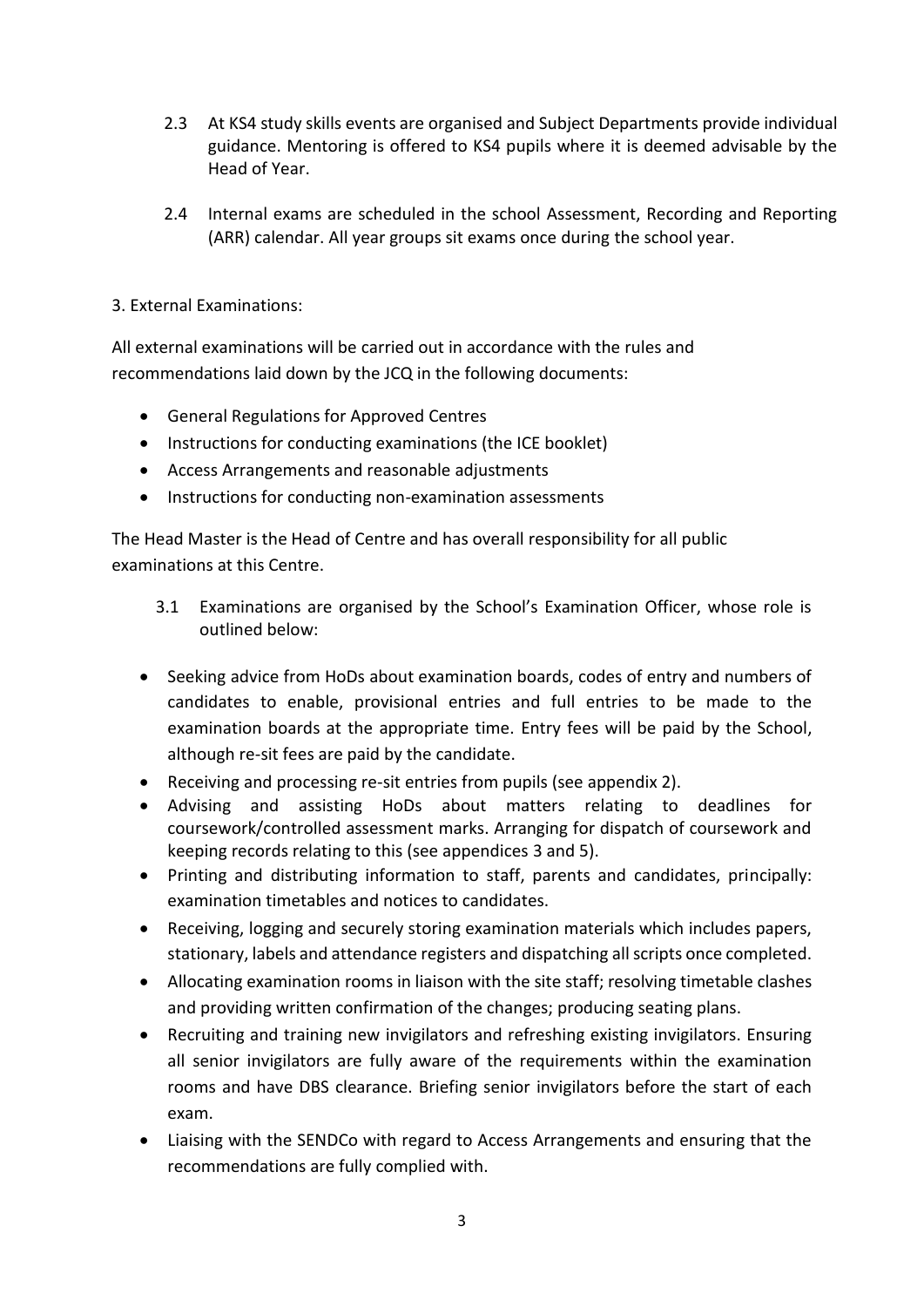- Making special consideration requests for pupils who are disadvantaged at the time of the examinations in consultation with HoYs and SENDCo. Special consideration is sought for pupils who have been disadvantaged by circumstances of a temporary nature such as health problems or traumatic events such as death or serious illness in the family. Recognised learning difficulties are not grounds for a request for special consideration but may be grounds for a request for access arrangements.
- Ensuring the smooth running of examinations on a day-to-day basis. Dealing with all issues as they arise.
- Downloading and publishing examination results on examination results days, distributing statements of results. Receiving, checking and distributing examination results certificates.
- Making application for 'Enquiries About Results' and requests for scripts and passing the outcomes to pupils and staff. Ensuring that all pupils are given details of the EAR process with their examination timetable.
- The Examinations Office is a team of 3 staff. In the absence of the Examinations Officer, the duties outlined above will be carried out by the other members of the Examinations Office Team (principally the administration and invigilation of the daily examination schedule) and SLT (who will deal with accommodation and discipline issues)
	- 3.2 Subject Departments may choose their syllabus in consultation with the Head Master and their SLT link. Departments may choose from the full range of Examination Boards available.
	- 3.3 Pupils are normally entered for at least 9 subjects at GCSE level at the end of Year 11. If pupils are struggling to meet the demands of the full 9 subject course, the School will occasionally recommend to parents that they discontinue a subject or, very rarely two subjects during Year 11.
	- 3.4 Y13 students are normally entered for at least 3 subjects at A2 level. A number of students study 4 main subjects and they are allowed to do this if the Head of Sixth Form feels that they have the ability to do so.
	- 3.5 This school expects its pupils to prepare in a responsible and proper fashion, with due consideration to the nature of the examination and their own health and wellbeing.
	- 3.6 The type/make of calculator allowed in an exam room will be at the discretion of the school. The decision on the make and type of calculator will be guided by the Examination Boards' calculator regulations, and the obligation of the school to be confident that malpractice is prevented.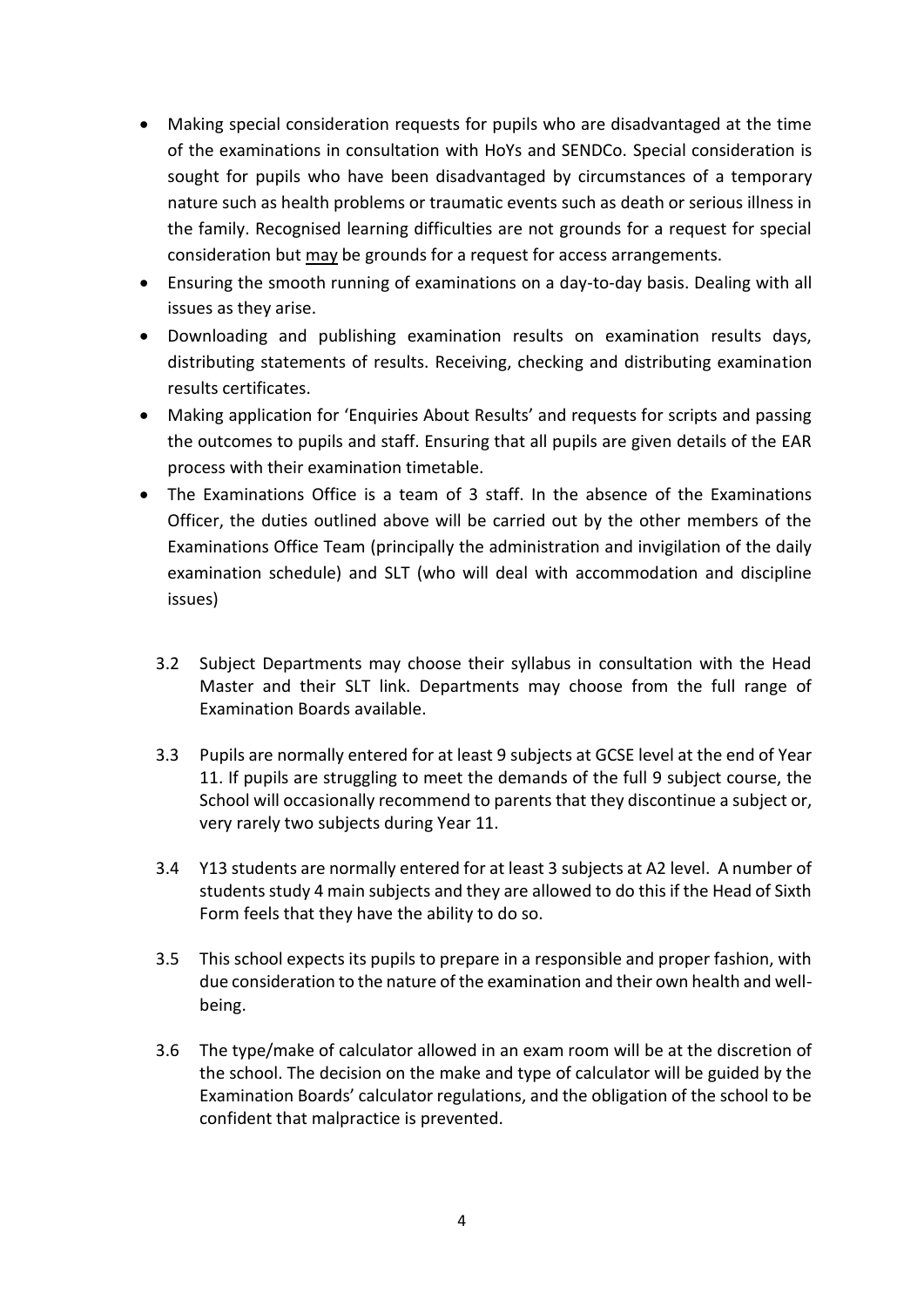- 3.7 Food will not be allowed in the examination room except where a pupil has a medical need. Any food taken into an examination room must be without its packaging.
- 3.8 Pupils arriving very late for an exam (see the criteria for very late in the ICE booklet) will not be allowed to sit the examination.
- 3.9 Pupils in this school will not be allowed to leave an examination room until the scheduled end of the examination. It is felt that pupils leaving earlier than the scheduled end time causes a disruption to those pupils who are still working.
- 3.10 Exceptionally, and with the agreement of the Examinations Officer, a Y14 pupil may be allowed back into school to re-take exams. The responsibility for submitting the entry, payment and finding out all details of the examination are entirely the responsibility of the candidate. Entries will not be accepted for pupils older than Y14.
- 3.11 School reserves the right not to enter a student for external examinations, after consultation with parents / carers.

#### Appendices:

- Appendix 1 Emergency evacuation procedure and contingency planning
- Appendix 2 Identification of candidates
- Appendix 3 Non-examination assessment policy
- Appendix 4 Post results services
- Appendix 5 Internal Appeals Procedure
- Appendix 6 Reviews of marking centre assessed marks

Separate Policies:

Disability Policy (The Staffroom - under SEN Policy 2019) Data Protection Policy 2015(The Staffroom - policies - under D) Safeguarding and Child Protection Policy (The Staffroom – policies - under S)

Approved by the Governing Body February 2020.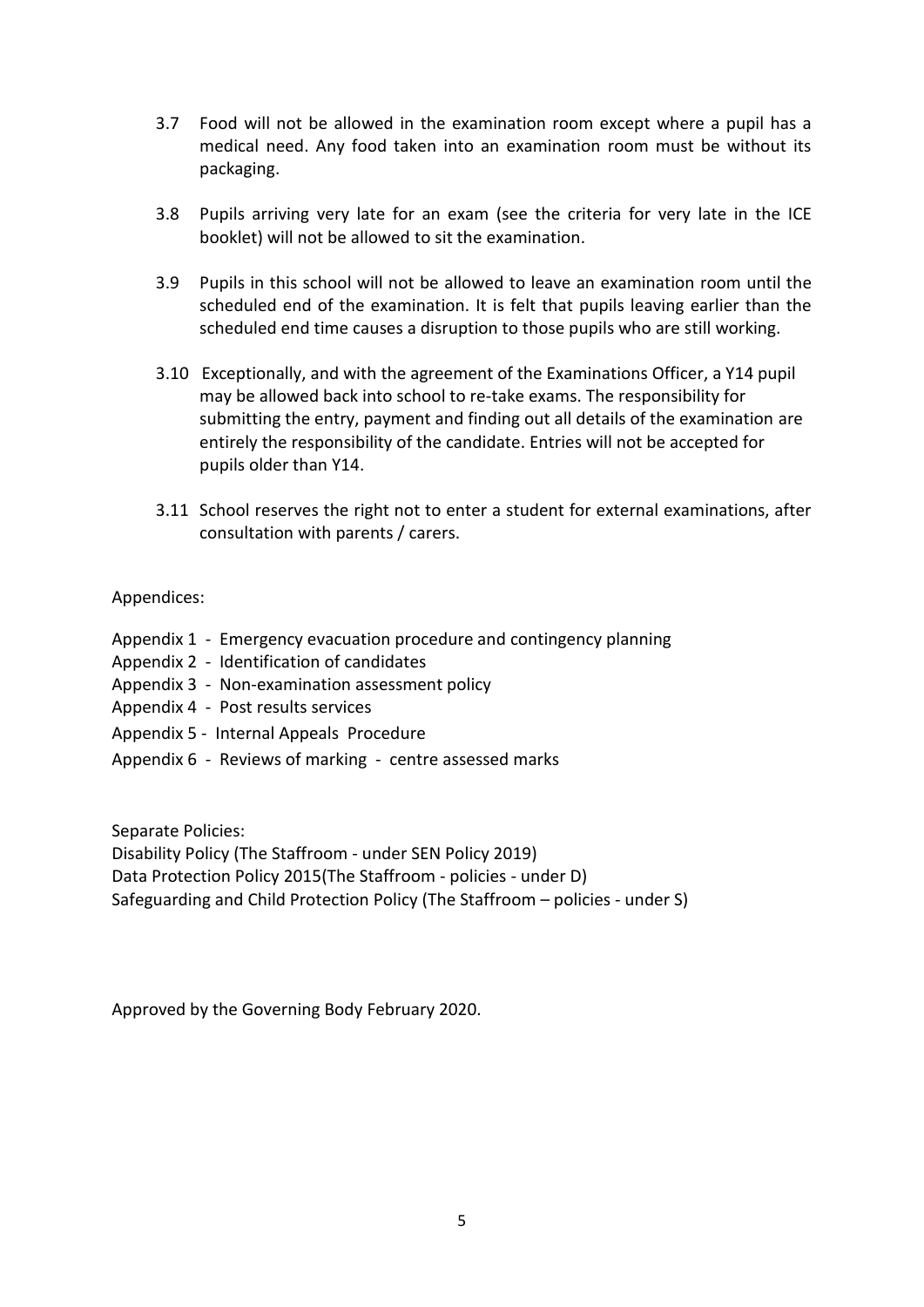### Appendix 1

## **Altrincham Grammar School for Boys**

#### **Emergency Evacuation Procedure for Examinations**

The invigilator must take the following action in an emergency such as a fire alarm or a bomb alert:

- Stop the candidates from writing
- Collect the attendance register
- Make a note of the time
- Prepare to evacuate
- Advise candidates to close their answer paper and leave all question papers, scripts and equipment on their examination desk
- Advise the candidates that they are going to evacuate the room; they must not communicate with anyone and they must leave the room in silence
- Evacuate the room in line with the instructions given by the Examinations Officer using the route shown on the map in the examinations bag
- Candidates should assemble in the Grammar car park at the fire points
- Make sure that the candidates are supervised as closely as possible while they are out of the examination room so there is no discussion about the exam

If circumstances allow the examination to recommence, candidates should return to the examination room by the quickest means, again in silence. The invigilator should:

- Make a note of the time the examination recommences
- Allow the candidates the full remaining working time allowed for the examination
- Make a full report of the incident and the action taken so that the Examinations Officer can send a report to the examination board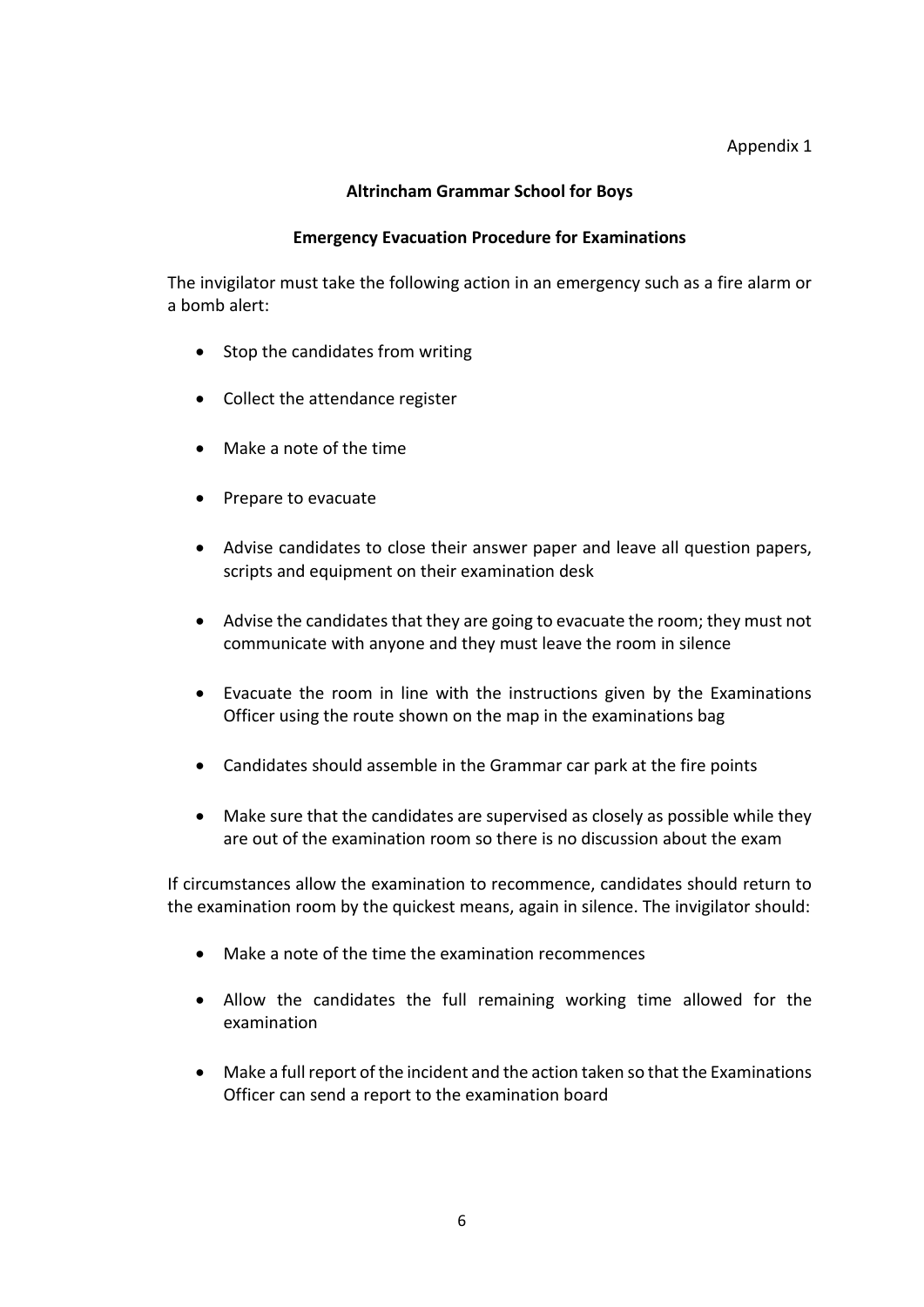# **Contingency planning**

The JCQ plan for widespread disruption covers various scenarios of serious problems which could affect the delivery of examinations. Some of the scenarios are the responsibility of the Awarding Bodies. In these cases, the centre would be reliant on the Awarding Bodies to take the relevant action. Those scenarios which relate to the Centre may be addressed as follows:

- Several of the potential problems (for example a courier delivers the wrong set of papers to the centre) can be alleviated by good practice in the exams office, particularly with careful checking of the examination papers as they are received and dispatched.
- In the event of closure of the centre, parents and candidates will be kept informed using the school's website. Alternative methods of teaching will be put in place using the Office 365 and if necessary by using alternative venues giving priority to examination classes.
- AGSB is part of the Hamblin Education Trust and the school will consider the possibility of transfer of some/all exams and some/all lessons to our partner school should all of the school be deemed to be inaccessible. Priority will be given to examination classes.
- In the event of part of the school being inaccessible, it may be possible to use other parts of the school for examination purposes for example the sports hall is a selfcontained building which will hold 215 candidates.
- The centre will contact the examination boards with full details of the nature of the emergency and seek their help with finding a solution. There will also be discussion with the examination boards in regard to application for special consideration for the candidates.
- The school will inform all candidates about the date of the contingency day set by the JCQ each year.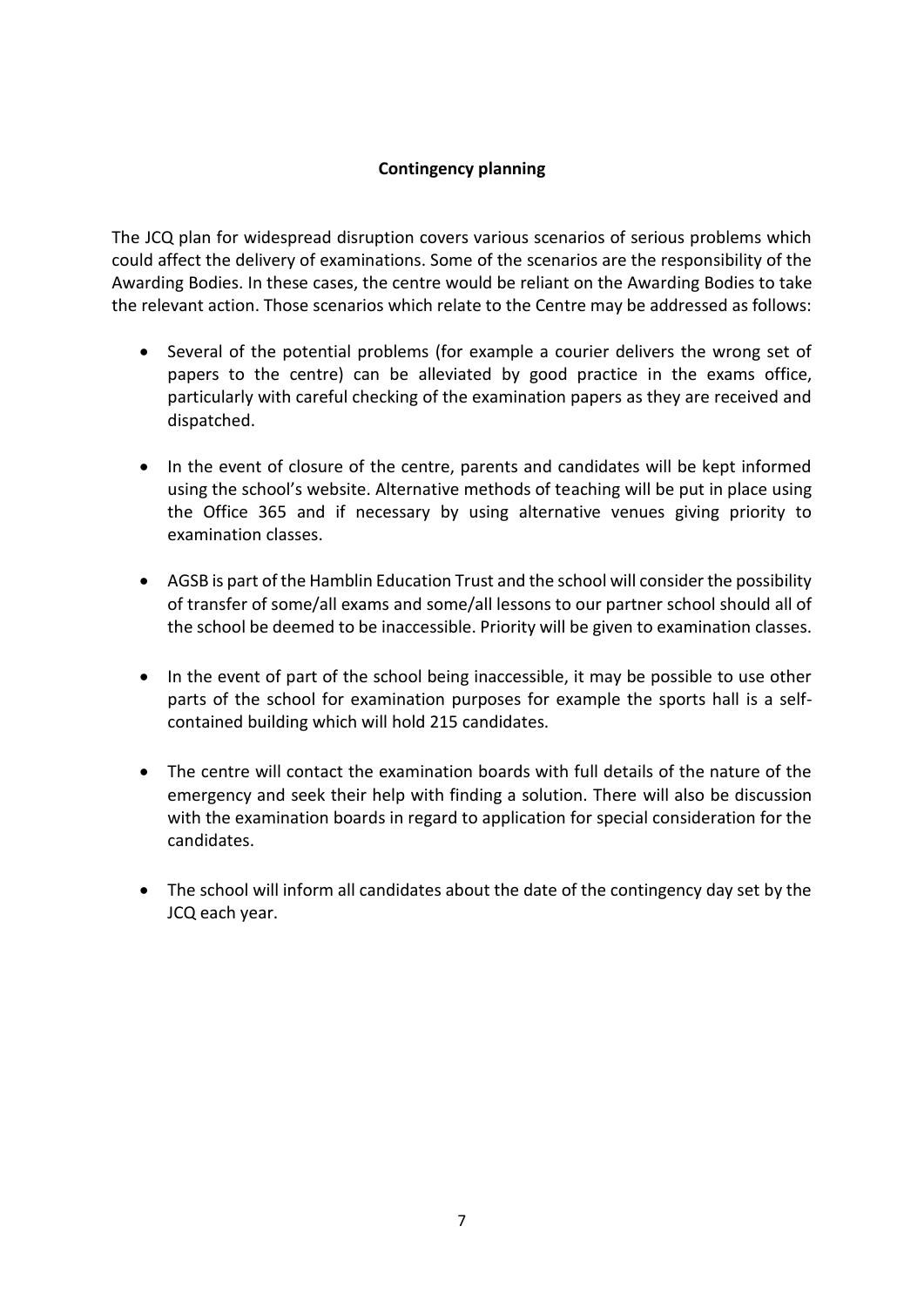#### **Identification of all candidates at the time of the examination/assessment**

The identification of candidates is a task made easier by the policy that this centre **does not** accept external candidates.

Identification of candidates is carried out by the senior member of staff/examinations office staff who attend the start of every examination. In addition to the visual identification at the door of the examination, the centre will provide up-to-date photographs of all candidates. These will be located in the examinations bag which goes to every examination room. If there is any suspicion about the identity of a candidate, the invigilator can easily check the candidate against his photograph.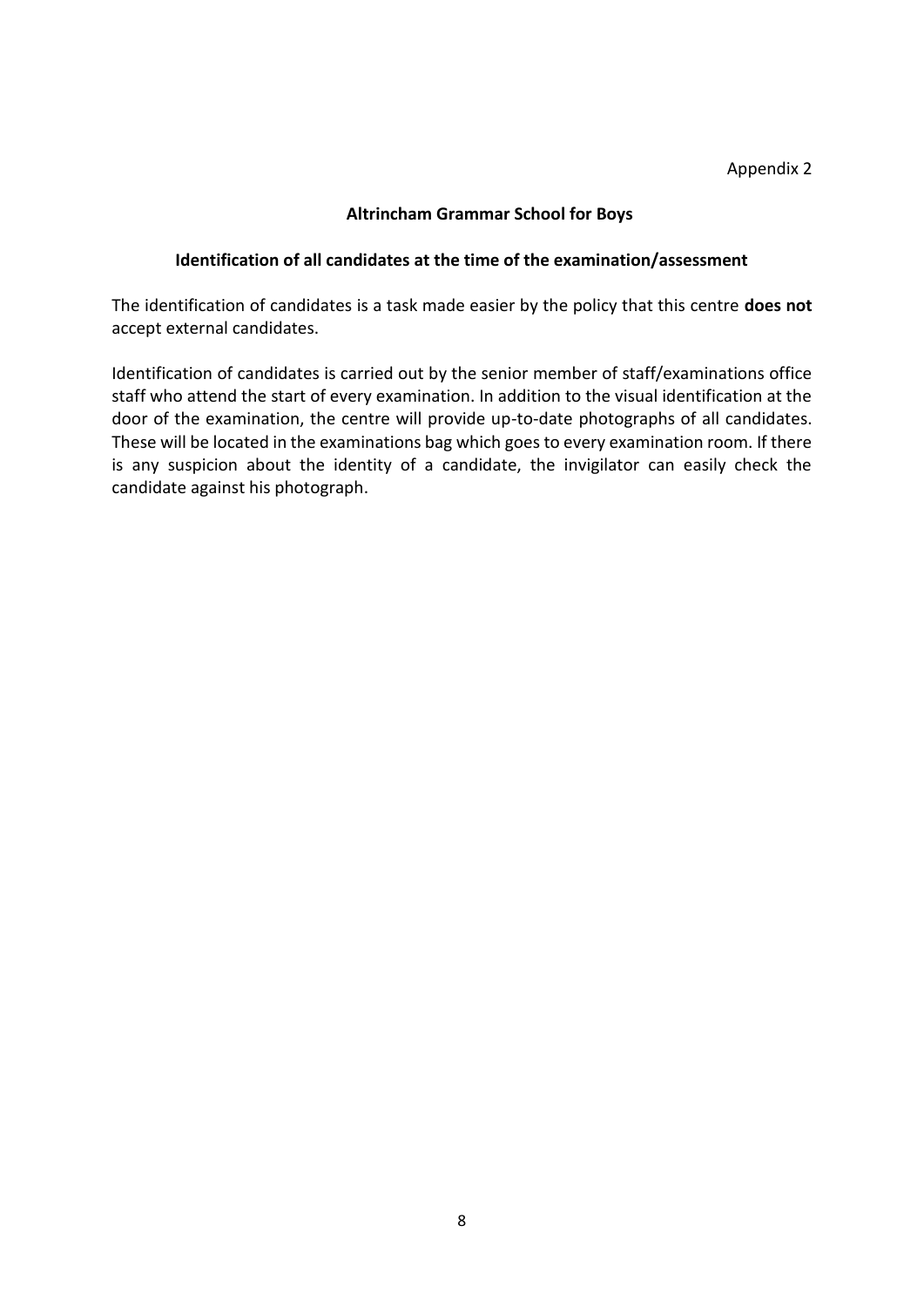Appendix 3

# **Altrincham Grammar School for Boys**

# **Non-examination assessment policy (an example of this would be a science practical)**

- All examinations and assessments will be conducted according to the rules laid down in the 'Instructions for conducting non-examination assessments' and the 'Instructions for conducting examinations' issued by JCQ.
- SLT will map overall resource management requirements for the year, as part of this to resolve: clashes/problems over the timing or operation of non-examination assessments and issues arising from the need for particular facilities (rooms, IT networks, time out of school etc).
- It will be the responsibility of Heads of Department to see that non-examination assessments are conducted according to the regulations and that the members of teaching staff in their Department are fully aware of the tasks and requirements of the assessment. HoDs will check that all marks are correct and submit them to the Examinations Office by the deadline set by the Examination Board.
- All examinations will be held under conditions that will give all candidates the chance to carry out their tasks and display their true level of attainment.
- HoDs will ensure that the candidates understand the need for referencing and setting out sources and made aware of the rules on plagiarism.
- The centre **will not** provide model answers or writing frames specific to task.
- The centre will meet the deadlines for submission of the candidates' work to the awarding body and will securely store all candidates' work until the deadline for enquiries about results has passed.
- Access arrangements apply equally to both written components and non-examination components

A level Sciences

- In A level Biology, Chemistry, Physics and Geology, teachers will be required to undergo training to deliver the assessment of practical skills.
- The centre will ensure that all candidates are given the opportunity to undertake the prescribed practical activities to gain the practical endorsement for A level sciences as detailed in the 'Instructions for conducting non-examination assessments'. This includes the organisation of alternative sessions for absent candidates wherever possible.
- The centre undertakes to appoint a lead teacher; keep records of the assessments; cooperate with the visiting monitors from the examination boards.
- All examinations will be invigilated by a member of the Science Department.

GCSE English Language

• In GCSE English Language the centre will ensure that all candidates are given the opportunity to undertake the spoken language endorsement for GCSE English Language as detailed in the 'Instructions for conducting non-examination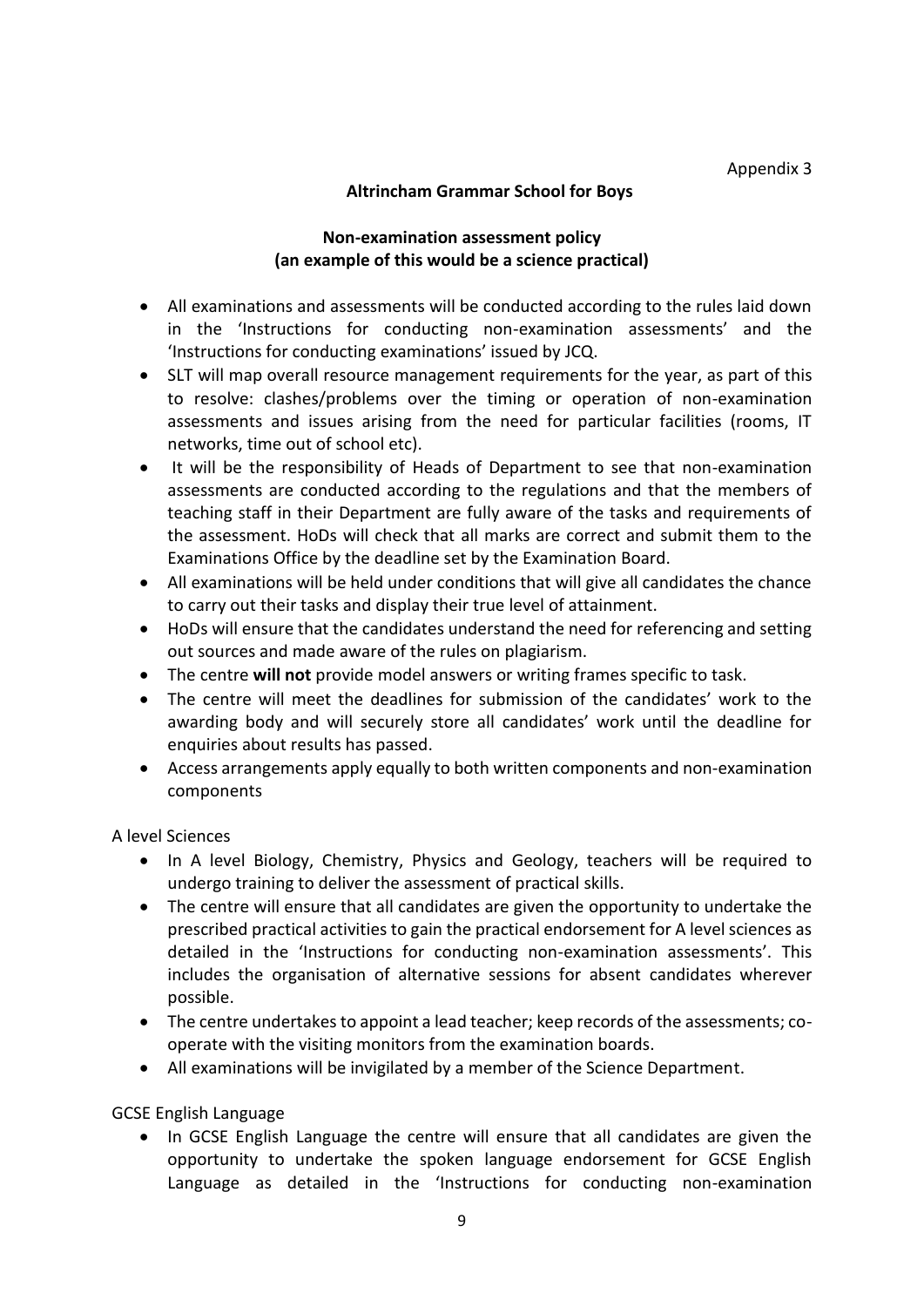assessments'. This includes the organisation of alternative sessions for absent candidates wherever possible.

- The centre undertakes to make arrangements for internal standardisation; provide a sample of audio/visual recordings in line with the criteria laid down by the JCQ and submit to the awarding body by the published deadline.
- All examinations will be invigilated by a member of the English Department.

GCSE and A level Art

- Appropriate materials for examinations will be provided by the centre.
- The examinations will be invigilated by an Art teacher with support from an additional invigilator at the discretion of the centre.
- Further instructions are found in section 18.3 of the ICE booklet.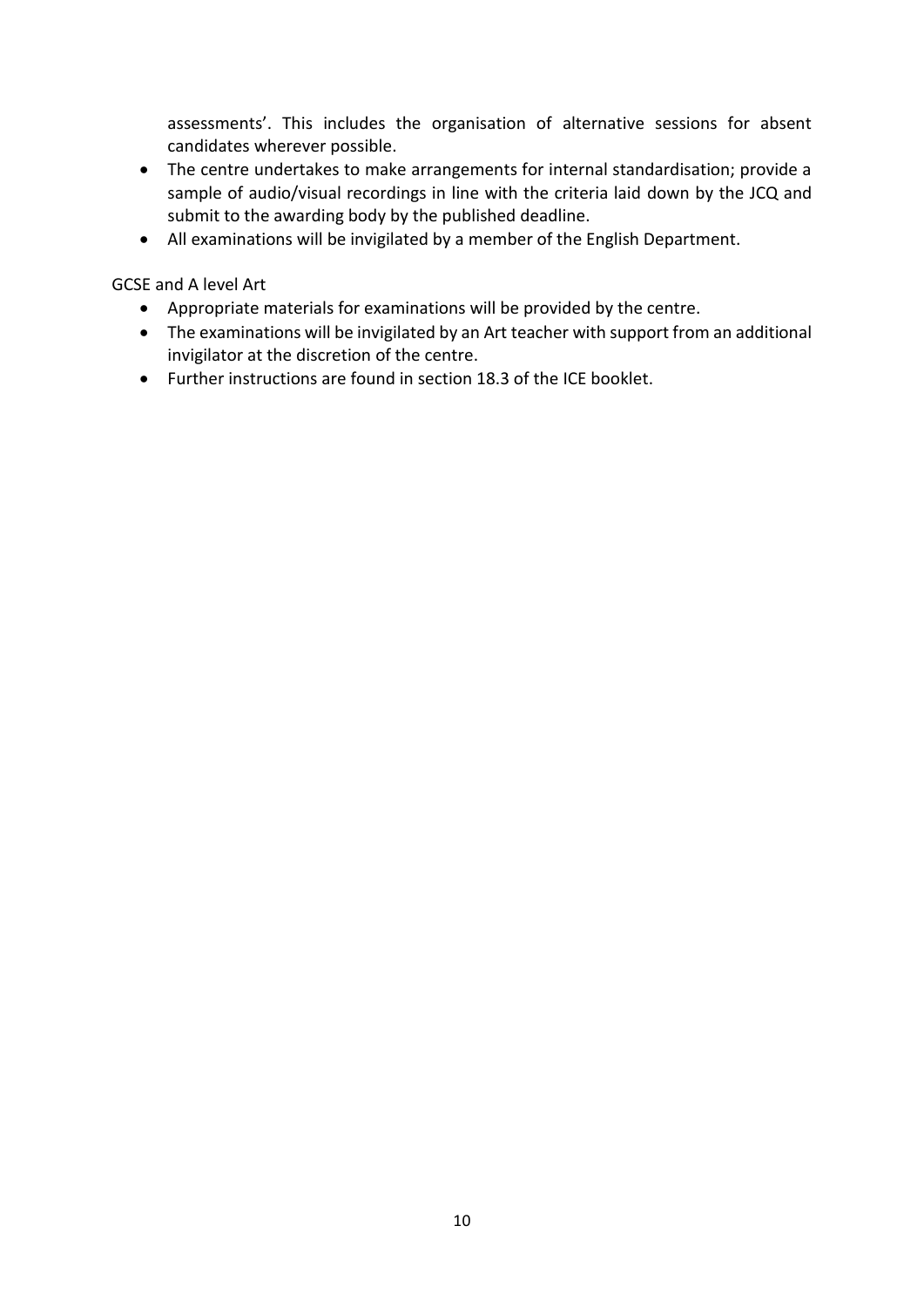#### **Post Results services**

Enquiries About Results (EAR) requests must be made in writing using the standard form provided and signed by the candidate. The request must be made via the Examinations Officer. An EAR request must be paid for by the candidate in advance of the request being made. The school does not make a judgement about the validity or otherwise of an EAR request; the decision to send for an EAR is that of the candidate and his parent/carer.

- All requests for appeals MUST be submitted by the centre. Individual requests are not accepted by the awarding bodies.
- Any decision to submit an appeal against the outcome of an EAR will be made by the Head of Centre, in consultation with the parents/carers, the Examinations Officer and other members of staff as appropriate.
- The timescale for all appeals is set by the awarding bodies and the centre agrees to abide by the timescale set.
- A moderation appeal can only be requested by the centre as it affects the whole cohort. The decision to request a review of moderation will be made by the Head of Department.

All appeals will be carried out following the instructions laid out in the JCQ publications 'Post results services' and 'a guide to the awarding bodies appeals processes'.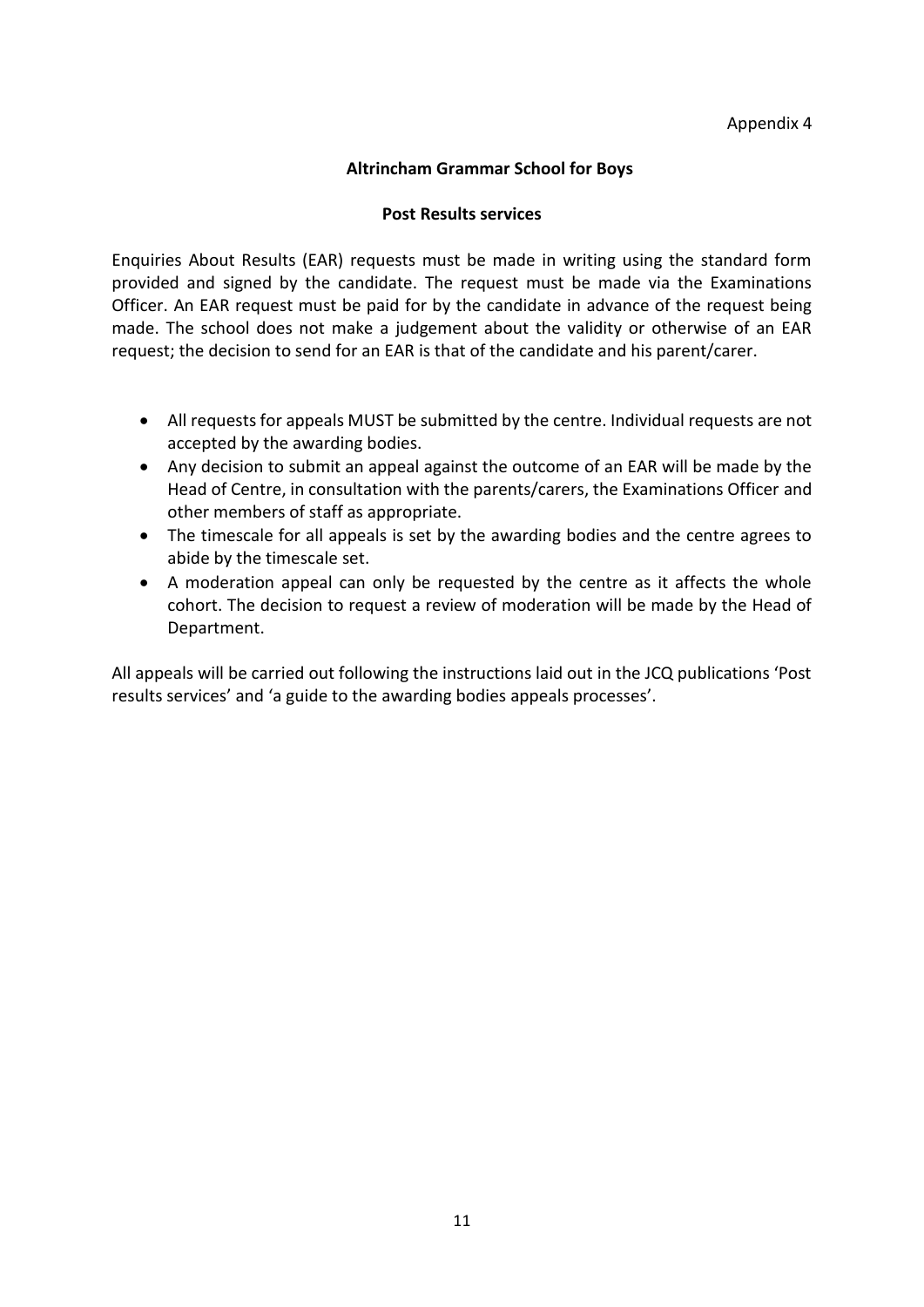### **INTERNAL APPEALS PROCEDURE**

Each Awarding Body publishes detailed criteria for the internal assessment of work and its arrangements for appeals against its decisions. In addition, in exceptional circumstances where all other mechanisms have failed, an appeal can be made to the School concerning the internal assessment. In addition, the Awarding Body must moderate the assessment and the final judgement on marks awarded is that of the Awarding Body. Appeals against matters outside the School's control will not be considered in the School's appeals procedure.

The appeal applies only to the procedures used in arriving at internal assessment decisions and does not apply to the marks or grades submitted by the school to the awarding bodies. The enquiry will consider whether the procedures used for the internal assessment were in conformity with the published requirements of the Awarding Body.

1. The Head Master is in overall charge of managing appeals relating to internal assessments. If a candidate (via their parent/carer) wishes to appeal about his/her internal assessment mark then the following procedures should be followed:

a The appeal should be made in writing to the Head Master stating the details of the complaint and the reasons for the appeal.

b The appeal should normally be submitted by 30<sup>th</sup> April for examinations in the summer series. [This deadline may be extended in exceptional circumstances where the controlled assessments marking and moderation schedule extends beyond this time].

- 2. The teacher(s) concerned in marking the assessment which is the subject of the appeal will respond to the appeal in writing and a copy will be sent to the parent/carer.
- 3. If the candidate and their parent/carer are not satisfied with the written response they have received then they can request a personal hearing before an appeals panel:

a The appeals panel will consist of the Head Master and two of the following – a Governor – a member of SLT - the Head of Department – the Examinations Officer.

b The request for a personal hearing must be made within five days of receipt of the written reply to the initial appeal.

- c The candidate and their parent/carer will be given at least five days' notice of the hearing date.
- d A breakdown of the marks awarded will be provided in advance of the appeal.

e The teacher(s) involved will be present at the hearing.

f The Head Teacher will convey the outcome of an appeal and the reasons for that outcome in writing to the candidate and their parent/carer.

g The school will maintain a written record of all appeals.

h The school will inform the Awarding Body (exam board) of any change to an internally assessed mark as a result of an appeal.

4. If the candidate and their parent/carer remain dissatisfied, the case can be referred to the JCQ.

5. The existence of this procedure is made known to students and their parents/carers through reference on individual Student Examination Timetables.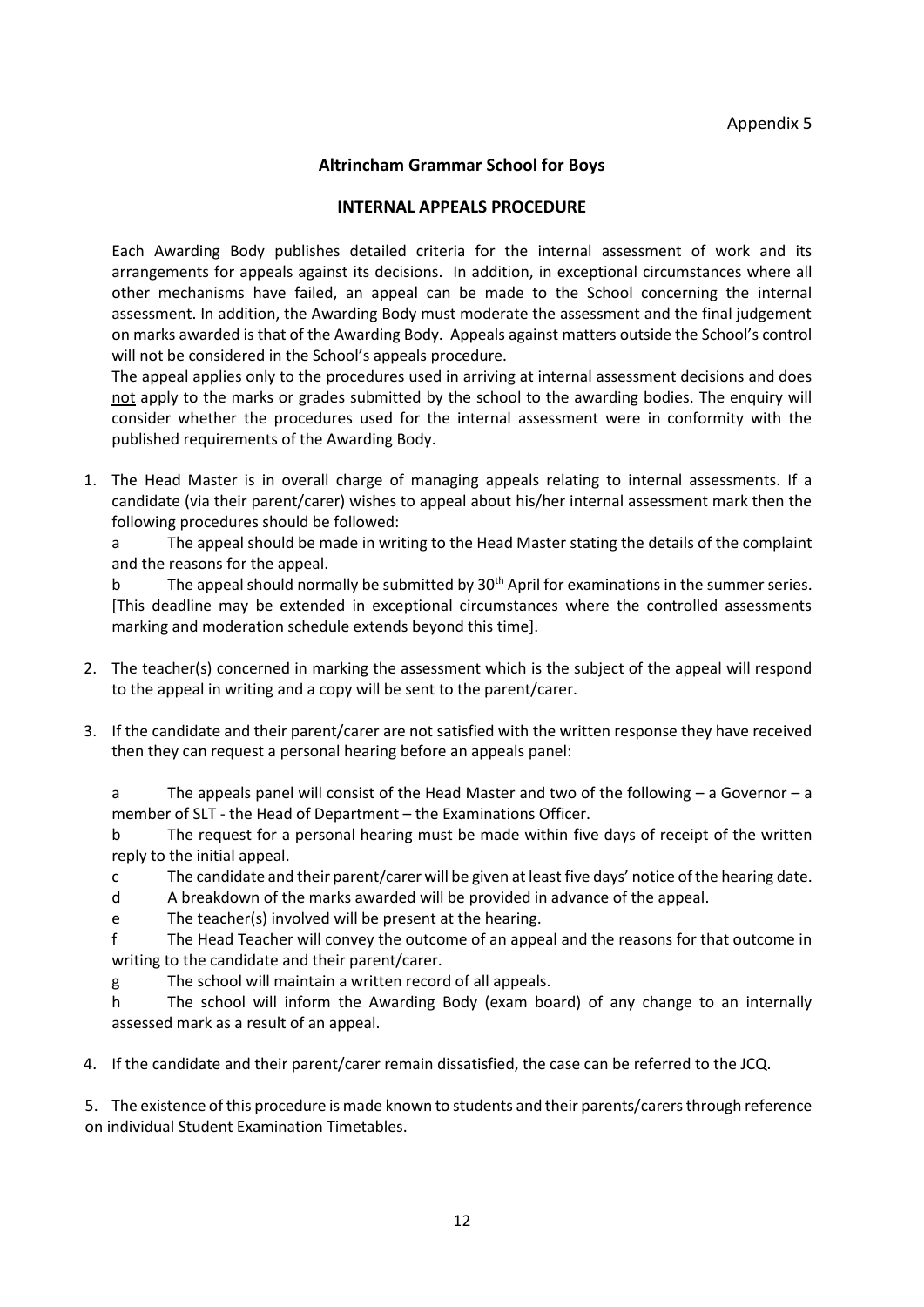#### **REVIEWS OF MARKING - CENTRE ASSESSED MARKS**

AGSB is committed to ensuring that whenever its staff mark candidates' work this is done fairly, consistently and in accordance with the awarding body's specification and subjectspecific associated documents. Candidates' work will be marked by staff who have appropriate knowledge, understanding and skill, and who have been trained in this activity. AGSB is committed to ensuring that work produced by candidates is authenticated in line with the requirements of the awarding body. Where a number of subject teachers are involved in marking candidates' work, internal moderation and standardisation will ensure consistency of marking.

- 1. We will ensure that candidates are informed of their centre assessed marks so that they may request a review of the centre's marking before marks are submitted to the awarding body.
- 2. We will inform candidates that they may request copies of materials to assist them in considering whether to request a review of the centre's marking of the assessment.
- 3. We will, having received a request for copies of materials, promptly make them available to the candidate.
- 4. We will provide candidates with sufficient time in order to allow them to review copies of materials and reach a decision. Requests for reviews of marking **must** be made in writing.
- 5. We will allow sufficient time for the review to be carried out, to make any necessary changes to marks and to inform the candidate of the outcome, all before the awarding body's deadline.
- 6. We will ensure that the review of marking is carried out by an assessor who has appropriate competence, has had no previous involvement in the assessment of that candidate and has no personal interest in the review. We will instruct the reviewer to ensure that the candidate's mark is consistent with the standard set by the centre.
- 7. The candidate will be informed in writing of the outcome of the review of the centre's marking.
- 8. The outcome of the review of the centre's marking will be made known to the head of centre and will be logged as a complaint. A written record will be kept and made available to the awarding body upon request. Should the review of the centre's marking